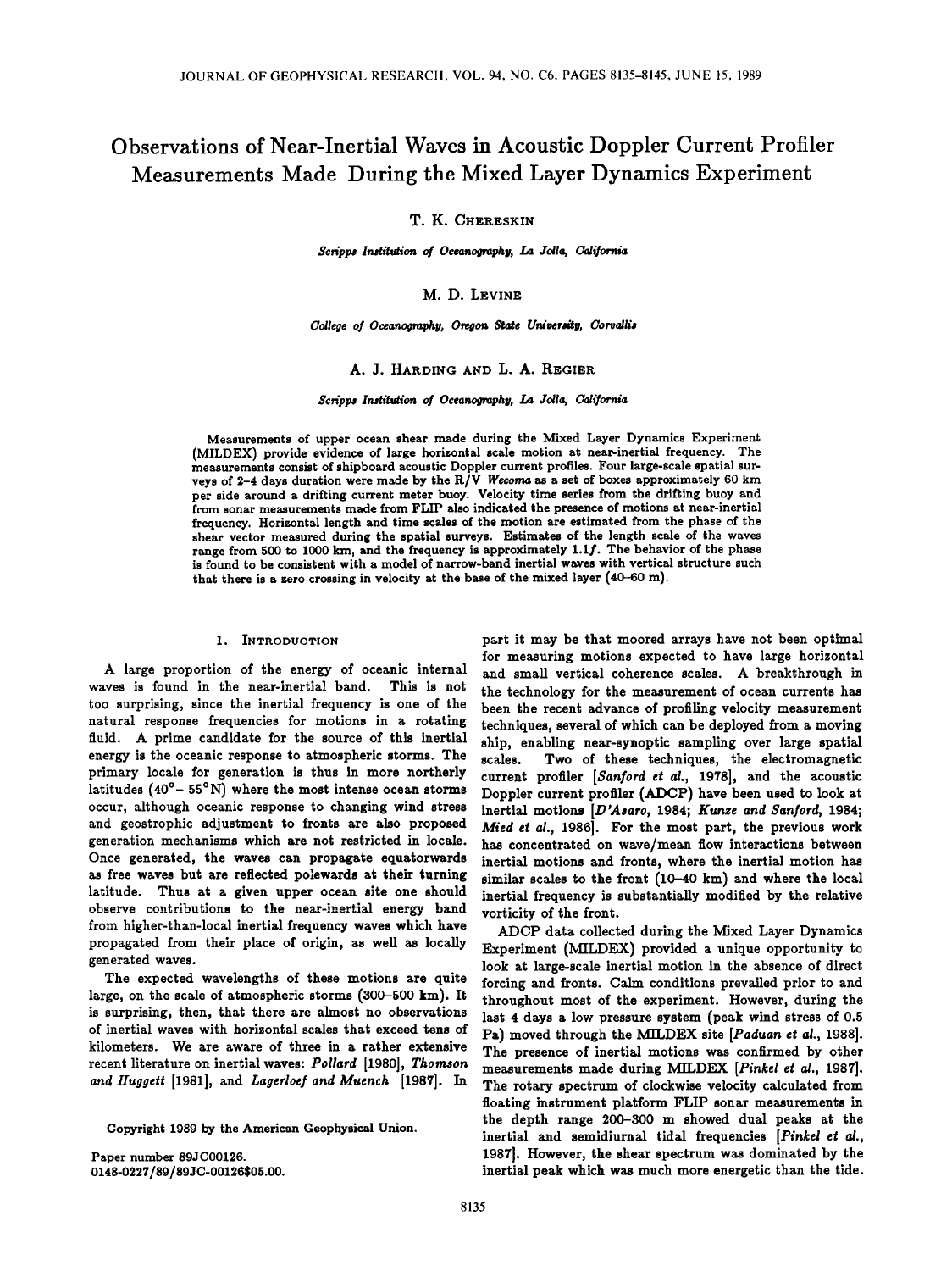**Most of the tidal velocity variance was in long vertical wavelengths associated with little shear.** 

**The dominance of a single peak in the FLIP shear spectrum suggests that the large-scale motion can be approximately modelled in shear as a single dominant wave at inertial frequency (or a slowly modulated inertial wave packet with wave number and frequency that are approximately constant for periods less than the modulation period). In following this approach, we used a simple plane wave model at a single frequency to interpret the phase of the shear vector. Of course, since the actual spectrum is not a simple line spectrum, there is energy in high-frequency shear components that is not modelled and is treated as noise by the model. Most of the phase variation on horizontal scales greater than 30 km (our minimum resolvable scale) is accounted for by a clockwise rotation with time at a frequency close to the local inertial frequency, indicative of large horizontal scale inertial motions. Quantitative estimates are made of horizontal wavelength. Although the vertical wavelength can not be resolved, the estimated horizontal scale and frequency are consistent with numerical solutions, assuming linear internal wave dispersion and the observed buoyancy frequency profile, with a vertical structure that has a zero crossing in velocity at the base of the mixed layer [Levine, 1987].** 

**Details of the MILDEX experiment and the ADCP measurements are given in section 2. Analysis of the measurements and estimates of the horizontal wavelength are presented in sections 3 and 4, followed by a discussion in section 5. A summary and conclusion are presented in section 6.** 

## **2. EXPERIMENT**

**MILDEX was a multi-investigator experiment that took place in October-November 1983 at a site approximately 650 km west of Santa Barbara, California (Figure 1). Three**  vessels (R/P FLIP, R/V Acania, and R/V Wecoma) **and a drifting instrument platform (the current meter drifter or CMD) made surface meteorological measurements** 



Fig. 1. Map of the MILDEX site. Depth contours are in meters. (Used with permission from Paduan et al. [1988].)

**and upper ocean velocity, temperature, and conductivity observations during the course of the experiment. The We½oma measurements were made in the vicinity of the CMD. The measurements consisted of towed thermistor chain [Baumann et al., 1985] and ADCP measurements made while steaming large box patterns around the drifter, and station measurements during which ADCP and upper ocean microstructure [Park eta/., 1984] measurements were made. This paper is concerned with measurements made during the Wecoma's box surveys.** 

**The Wecoma made three large-scale box surveys (approximately 60 km per side) lasting from 2 to 4 days around the CMI). A fourth survey was made after the main experiment was complete and the Wecoma was en route to San Diego (about midway between the MILDEX site and San Diego), prompted by the crossing of an extremely sharp surface temperature front. Figure 2 shows the ship track for the four surveys. The local inertial frequency changes by 7% over the range of latitudes covered by the four surveys.** 

**The ADCP was a prototype of the RD-VM0300 (manufactured by RD Instruments) and consisted of four**  acoustic transducers directed downward 60° from hori**zontal (JANUS configuration), equally spaced in azimuth. The nominal operating frequency was 300 kHz and the acoustic pulse length was 24 ms or 16 m vertical, using**   $a$  sound speed of 1530 m  $s^{-1}$ . The echo return was **sampled over 64 bins (range-gated); the bin length was 6 ms (along the beam), corresponding to 4 m vertical.**  The recorded data set consisted of 1-min averaged velocity **profiles. The acoustic ping rate was approximately once per second. The shallowest reliable measurement was at 22 m depth; the deepest was at 200 m. Vertical filtering is intrinsic to the ADCP measurements due to the finite pulse length and range gate. For the operating parameters used in MILDEX, although estimates are recorded every 4 m, totally independent estimates are obtained every 20 m.** 

**The ADCP measures the water velocity relative to the**  ship (velocity shear). Short-term (10-min averages) velocity precision is better than 1 cm s<sup>-1</sup> [Theriault, 1986]. For **this study, the ADCP measurements were averaged over 1-hour intervals; the averaging removes high-frequency ship motion such as pitch and roll [Kosro, 1985]. Estimates of the ship speed for each box side of each tow (approximately 6 hours per box side) were computed. Ship speed was fairly constant during each tow. The mean speeds during tows 1 through 4 respectively, with standard deviations in parentheses, were 2.7 (0.2), 2.8(0.2), 2.8(0.3), and 2.5(0.2)**  m s<sup>-1</sup>. Hence the 1-hour time interval corresponded **approximately to a 10-kin space interval. For a synoptic space-time grid, the Nyquist frequency would yield 2 hours and 20 km as the smallest resolvable scales. However, since the measurements are towed, the Doppler shift increases our minimum resolvable scale to 30 kin.** 

**Navigation can be used to subtract the translational motion of the ship in order to estimate absolute water velocities. However, the error in navigation introduces large errors in the absolute current estimates. For MILDEX the upper bound error for estimating hourly absolute currents**  using LORAN-C is  $17 \text{ cm s}^{-1}$ . For the purposes of this **paper, our description of the near-inertial motions can be made entirely in terms of velocity shear, with the**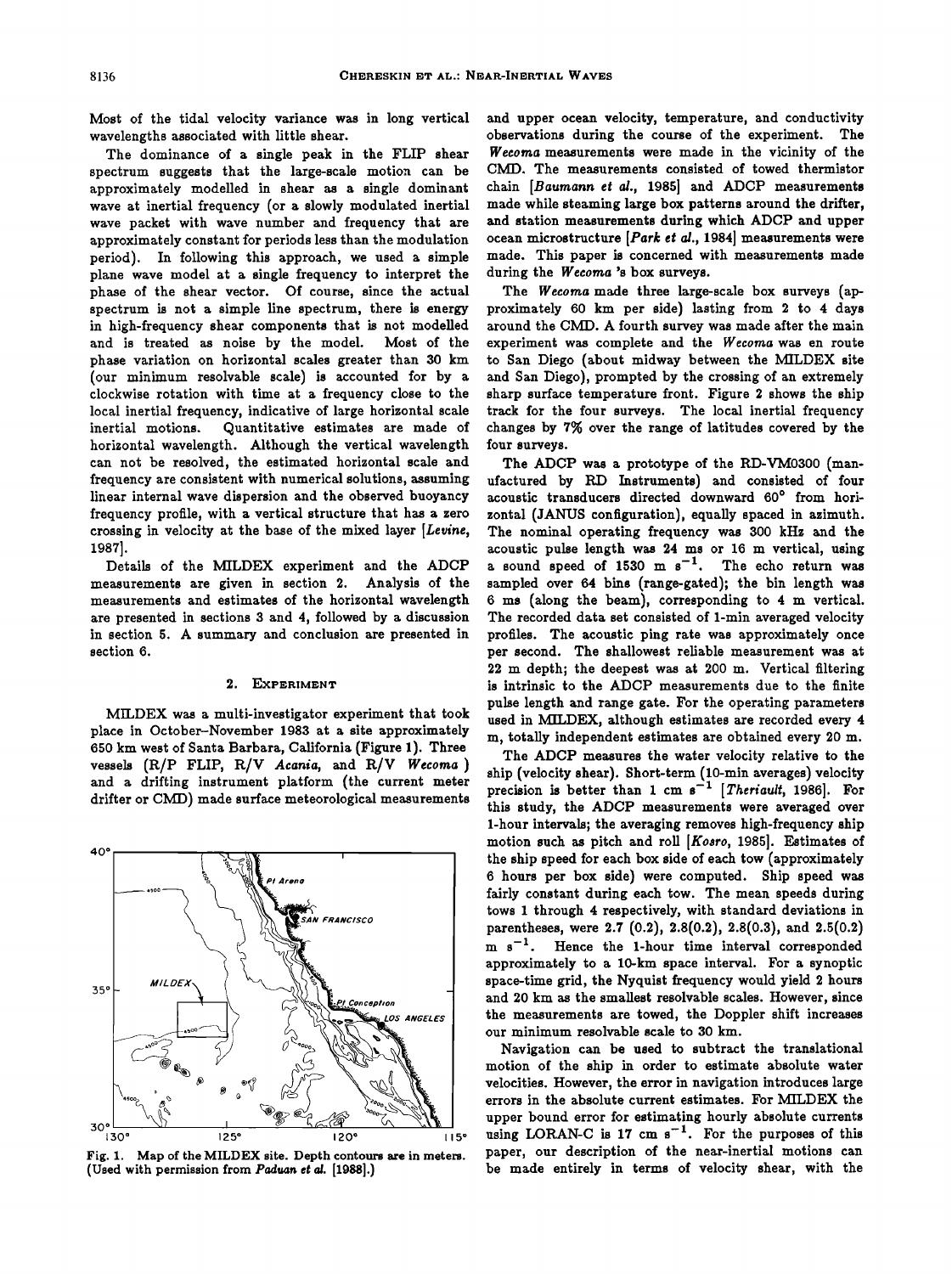

Fig. 2. Wecoma ship track during the MILDEX box tows. A plus symbol is plotted every 3 hours. Date/time **indicates the direction of steaming. Dates are late October through mid-November 1983. Ship tracks during tows 3 and 4 involved repeated tracks and are shown for clarity as a and b. Note the change of scale for tow 4. The**  tow patterns during tows  $1 - 3$  were centered on the current meter drifter (not shown).

the shear estimates.

# 3. DATA ANALYSIS

The hourly series of shear magnitude and phase were  $\theta = \arctan \frac{1 - u_z}{\sqrt{v_z}}$  (2) of 1-min averaged vertical profiles of relative velocity. A where  $u_z, v_z$  are the east and north component shears,

**advantage that the shear estimates can be made more calculated by forming first differences of the component**  accurately than absolute velocity estimates. Additionally, velocities; the velocity shear was then vector-averaged over<br>any barotropic currents are automatically removed from 1-hour intervals. The shear magnitude (s) and 1-hour intervals. The shear magnitude  $(s)$  and phase  $(\theta)$  are defined by

$$
s = \sqrt{^2 + ^2}
$$
 (1)

$$
\theta = \arctan \frac{-\langle u_z \rangle}{\langle v_z \rangle} \tag{2}
$$

**1-min series of velocity shear between 22 and 70 m was respectively, and angle brackets denote hourly averages.**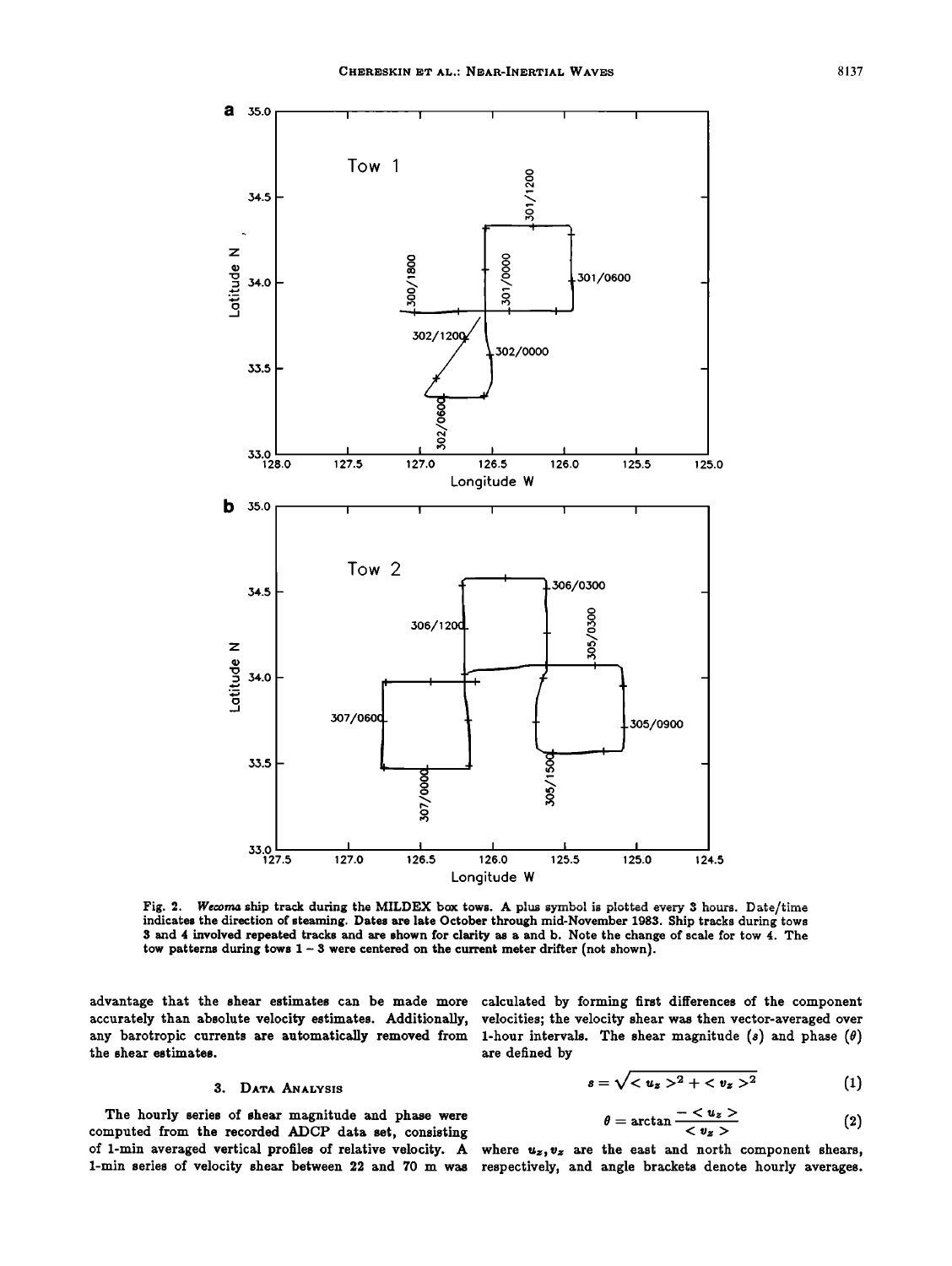

The choice of  $\theta$  as the phase angle rather than 90° -  $\theta$ , **as in standard polar coordinates, is motivated by a model**  interpretation of  $\theta$  as the wave phase, as is outlined in the **next section. We chose 22-70 m as the depth interval for the shear in order to include the shear maximum across the base of the mixed layer, at a depth between 40 and 60 m. In principle, time series of shear magnitude and phase could be obtained over several depth intervals, and the vertical wave number could also be estimated. In practice, the shear magnitude was quite small except across the base of the mixed layer, and so phase could be reliably determined for this depth interval only.** 

**The noise level of the shear spectra of the 1-min**  series yielded an rms uncertainty of  $5 \times 10^{-4} \text{ s}^{-1}$  in **the component shears. Uncertainty in the estimate of the hourly shear magnitude was defined as one-half the maximum standard deviation of the component shears. Very small shears yield unreliable estimates of phase. Phase was not computed if the shear magnitude was less than the shear uncertainty or if the shear magnitude was**  less than the noise threshold of the 1-min series,  $5 \times 10^{-4}$  $s^{-1}$ . Uncertainty in the phase angle was estimated from **the uncertainty in the shear vector position. It was defined as the arctangent of the shear uncertainty divided by the shear magnitude.** 

The hourly  $x, y$  positions of the shear and phase time **series were calculated from 3-min LORAN-C navigation fixes. The LORAN-C files were edited to remove spikes and**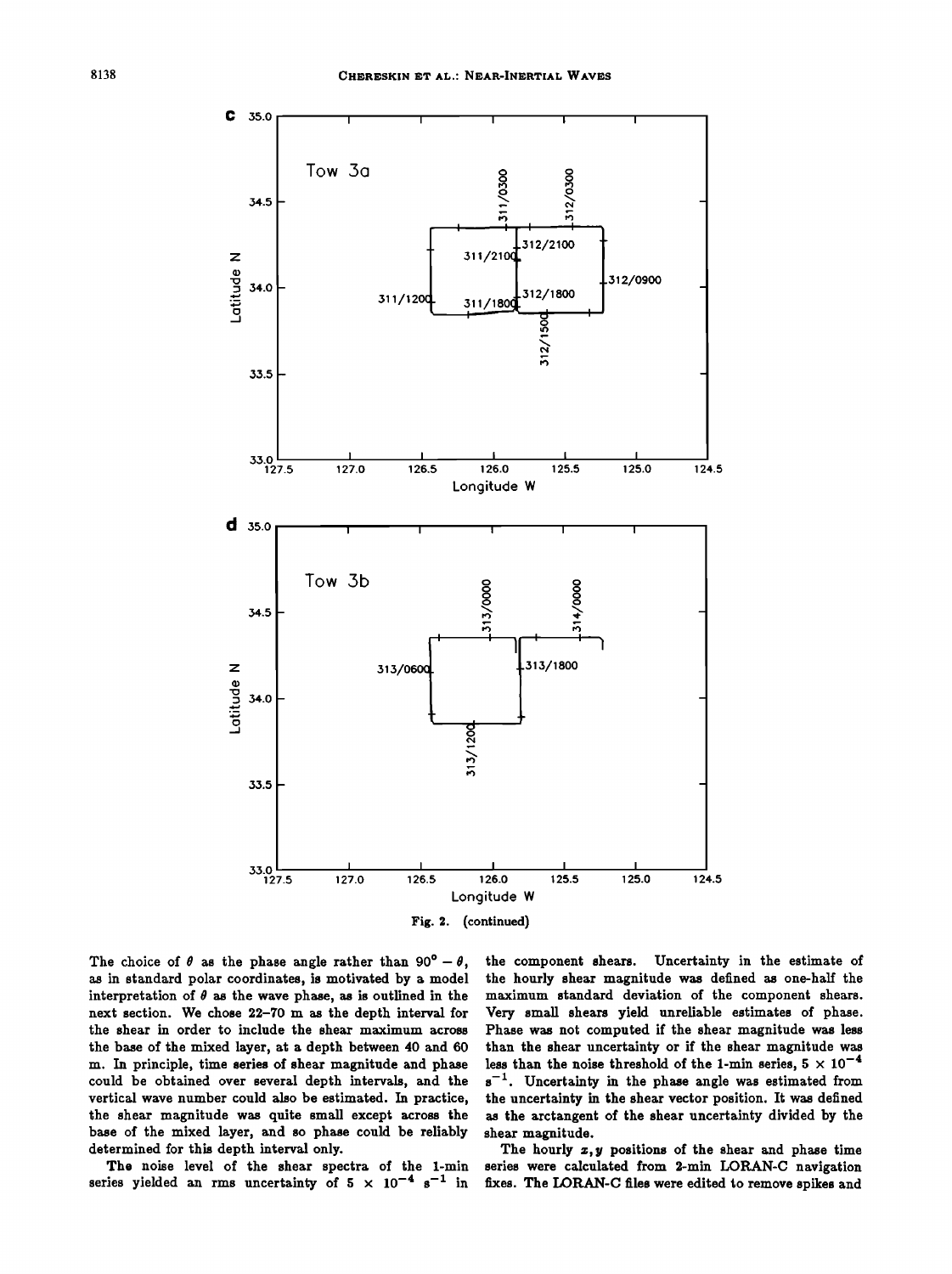

**Fig. (continued)** 

**lane jumps. Position at time t was calculated by a least**  squares linear fit of the edited LORAN series of position **versus time over 1-hour intervals, centered at time t. The tows were box patterns with actual corners eliminated (i.e., no hour interval included a corner). Uncertainties in position, 6z,6y, were computed from the root-mean**square error of the least squares fit. The root-mean-square **difference between the linear position fit and the 3-min positions was of the order of 200-300 m.** 

## **4. ESTIMATING HORIZONTAL WAVE NUMBER**

Figure 3a shows hourly series of shear amplitude and **phase from tow 1, which lasted approximately 3 days. The**  inertial frequency  $f$  at the MILDEX site is  $7$  rad/day, **corresponding to a period of 33 hours, Figure 3/• shows the unwrapped phase from tow 1 (symbols'with error bars) as well as the predicted phase (solid line) from a simple inertial wave model of the tow 1 phase' observations as outlined below. Figures 4, 5, and 6 show the results for tows 3, 3, and 4, respectively. The most striking feature of**  the unwrapped phase from Tows 1, 2 and 4 (Figures 3b, 4b, and  $6b$ ) is the dominance of a linear trend with a slope that **lies between f and 1.3f. This phase behavior is suggestive of large-scale near-inertial waves; i.e., despite numerous direction changes made during these tows, the dominant phase variation appears to be temporal, not spatial.**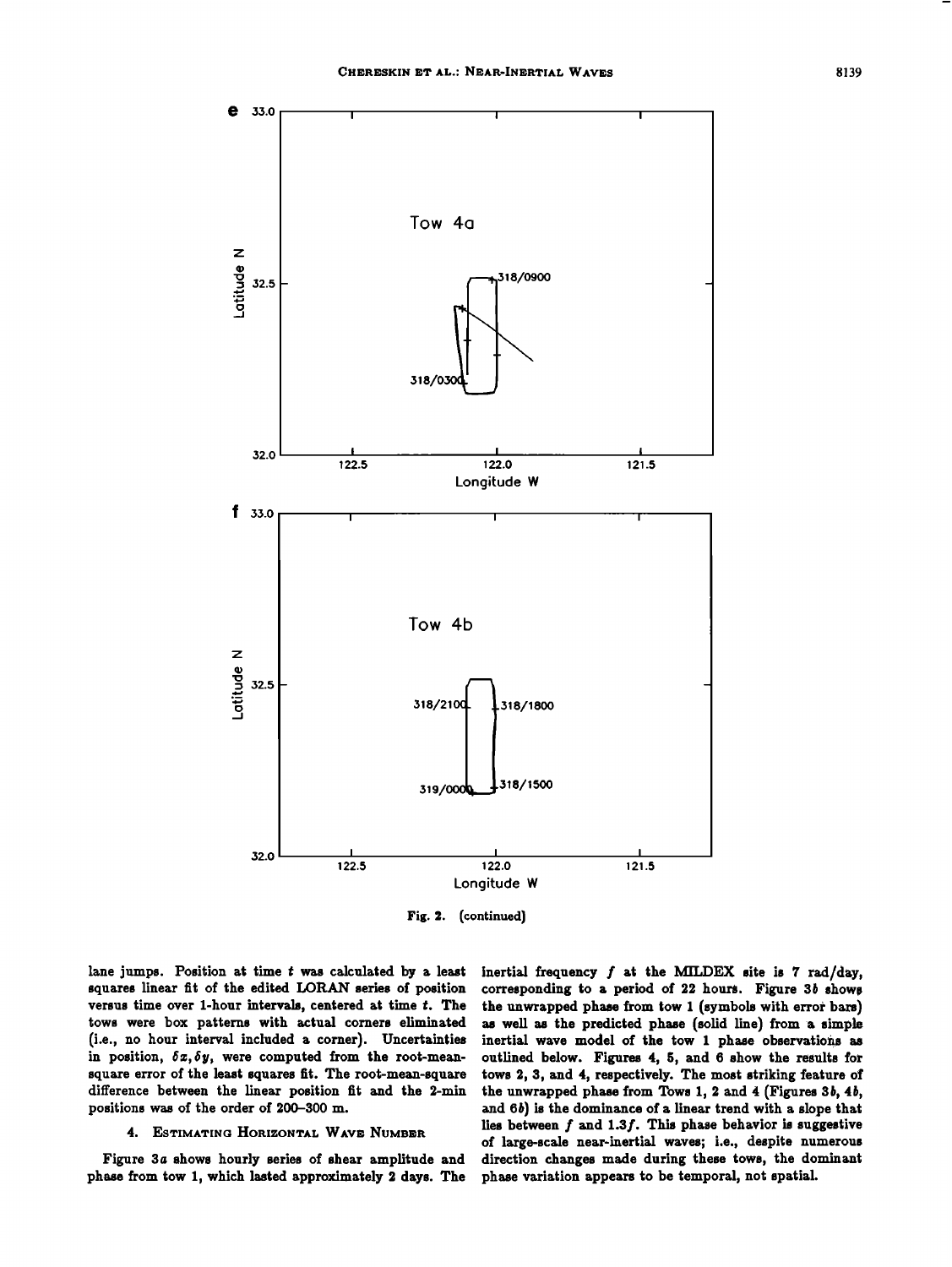

**Fig. 3. (a) Magnitude of the hourly averaged shear and the principal value of the shear phase for tow 1. Error bars indicate measurement uncertainty as defined in text. (b) Unwrapped phase from tow 1 (symbols with error bars) and the results of the four-parameter model fit to the unwrapped phases (solid line). The slope corresponding to the local inertial frequency (7 tad/day) is shown for reference.** 



**Fig. 4. (a) Magnitude of the hourly averaged shear and the principal value of the shear phase for tow 2. Error bar• indicate measurement uncertainty as defined in text. (b) Unwrapped phase from tow 2 (symbols with error bars) and the results of the four-parameter model fit to the unwrapped phases (solid line). The slope corresponding to the local inertial frequency (7 tad/day) is shown for reference.**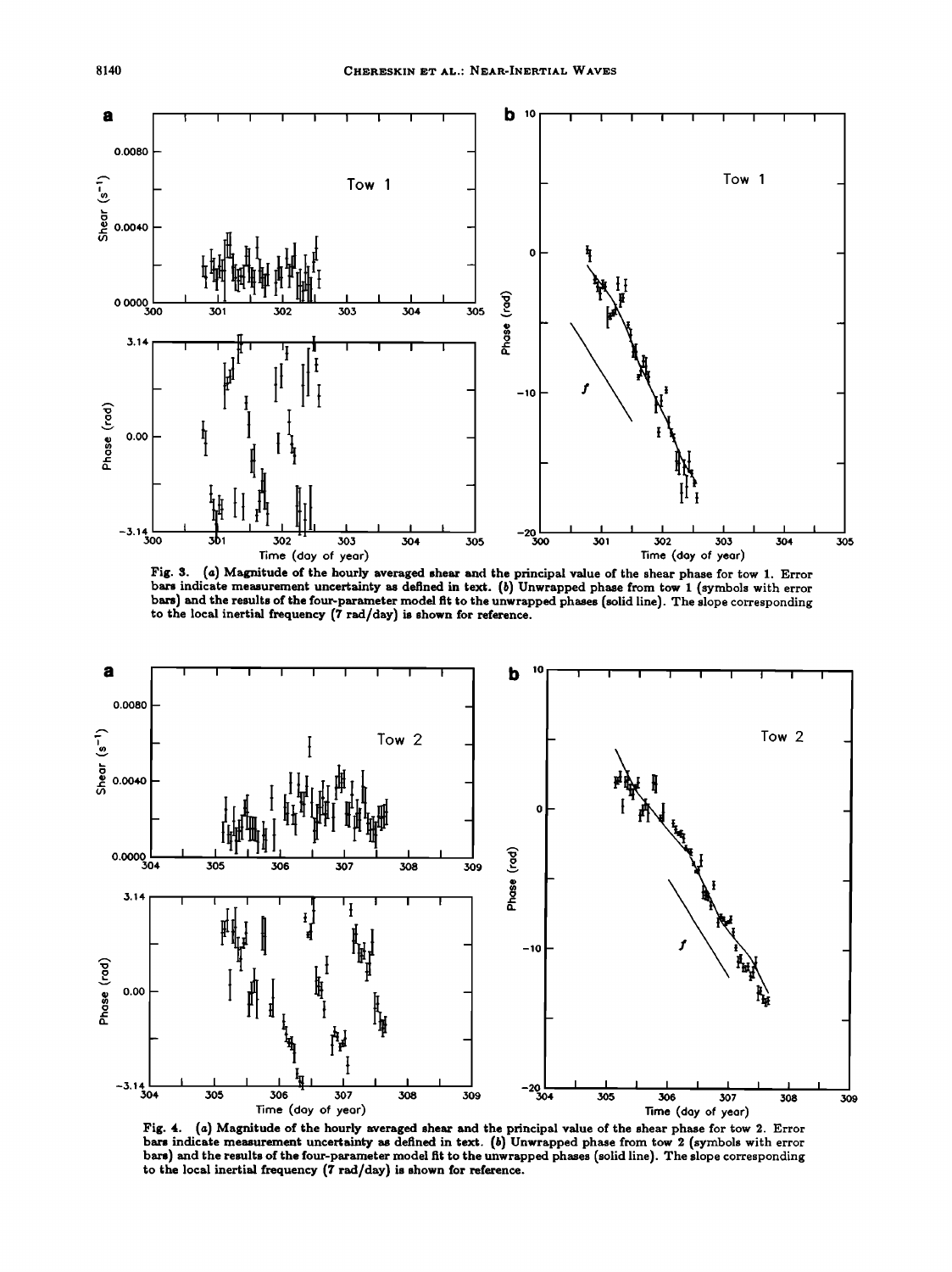

**Fig. 5. (a) Magnitude of the hourly averaged shear and the principal value of the shear phase for tow 3. Error bars indicate measurement uncertainty as defined in text. (b) Unwrapped phase from tow 3 (symbols with error bars) and the results of the four-parameter model fit to the unwrapped phases (solid line). The slope corresponding to the local inertial frequency (7 rad/day) is shown for reference.** 

**The observed phase behavior prompted a simple model interpretation. The equations of a single plane inertial wave are** 

$$
u = a \cos \theta, \qquad v = a \sin \theta \qquad (3)
$$

$$
\theta = kx + ly + mz - \omega t \tag{4}
$$

where  $a$  is a constant amplitude and  $\theta$  is the wave phase. **The z and y horizontal wave numbers are given by k and l, respectively; m is the vertical wave number, and**   $\omega$  is the wave frequency ( $\omega \approx f$  for a near-inertial wave). **The equations for the wave shear (assuming constant wave numbers) are** 

$$
u_z = -am\sin\theta, \qquad v_z = am\cos\theta \qquad (5)
$$

**Our definition of the shear phase given by equation (2) is equivalent to the wave phase defined by equation (4) in the case of a plane inertial wave as described by equation (5). In the case of a single dominant wave, or a slowly**  modulated packet where  $(k, l, m, \omega, a)$  are constant on time **scales which are less than the modulation time scale, one can model the shear phase as the phase of the dominant wave and use the model to estimate wave number and frequency content.** 

**We have applied such a model to the MILDEX tows.**  For each tow we have  $N$  observations of phase  $\theta_i$  at times  $t_i$  and positions  $x_i, y_i, z_0$  where  $i = 1, N$  and  $z_0$  is constant **since only one depth interval is considered. These phases and times comprise the hourly averaged series, and the** 

**positions were determined from hour-long least squares fits of LORAN-C data, as described in the previous section. The variables are scaled relative to a reference position and time (zo, yo,zo,to) for each tow. In scaled coordinates we have** 

$$
\hat{x}_i = x_i - x_0, \qquad \hat{y}_i = y_i - y_0 \tag{6}
$$

$$
\ddot{t}_i = t_i - t_0, \qquad \hat{z} = z_0 - z_0 = 0 \tag{7}
$$

$$
\theta_i = k\hat{x}_i + l\hat{y}_i - \omega \hat{t}_i + \theta_0 + \epsilon_i \tag{8}
$$

**where** 

$$
\theta_0 = kx_0 + ly_0 - \omega t_0 + mz_0 \qquad \qquad (9)
$$

and  $\epsilon_i$  is the noise estimate (phase uncertainty). In matrix **notation we have** 

$$
\Theta = Q\kappa + \epsilon \tag{10}
$$

where  $\Theta$  is an  $N \times 1$  vector of phase observations,  $\epsilon$  is an  $N \times 1$  vector of phase uncertainties, Q is an  $N \times 4$  matrix of time and position whose ith row consists of  $(\hat{x}_i, \hat{y}_i, -\hat{t}_i, 1)$ , and  $\kappa$  is the  $4 \times 1$  solution vector  $(k, l, \omega, \theta_0)$  we wish to **estimate. We solve this system using standard weighted least squares [e.g., Liebelt, 1967]. Assuming the noise**  estimates are uncorrelated, the noise covariance matrix  $C_v$ is diagonal with elements given by  $\epsilon_i^2$ . Our estimate,  $\hat{\kappa}$ , of **the solution vector is given by** 

$$
\hat{\boldsymbol{\kappa}} = C_e Q^T C_v^{-1} \Theta \tag{11}
$$

**where Ce is defined by** 

$$
C_e = (Q^T C_v^{-1} Q)^{-1}
$$
 (12)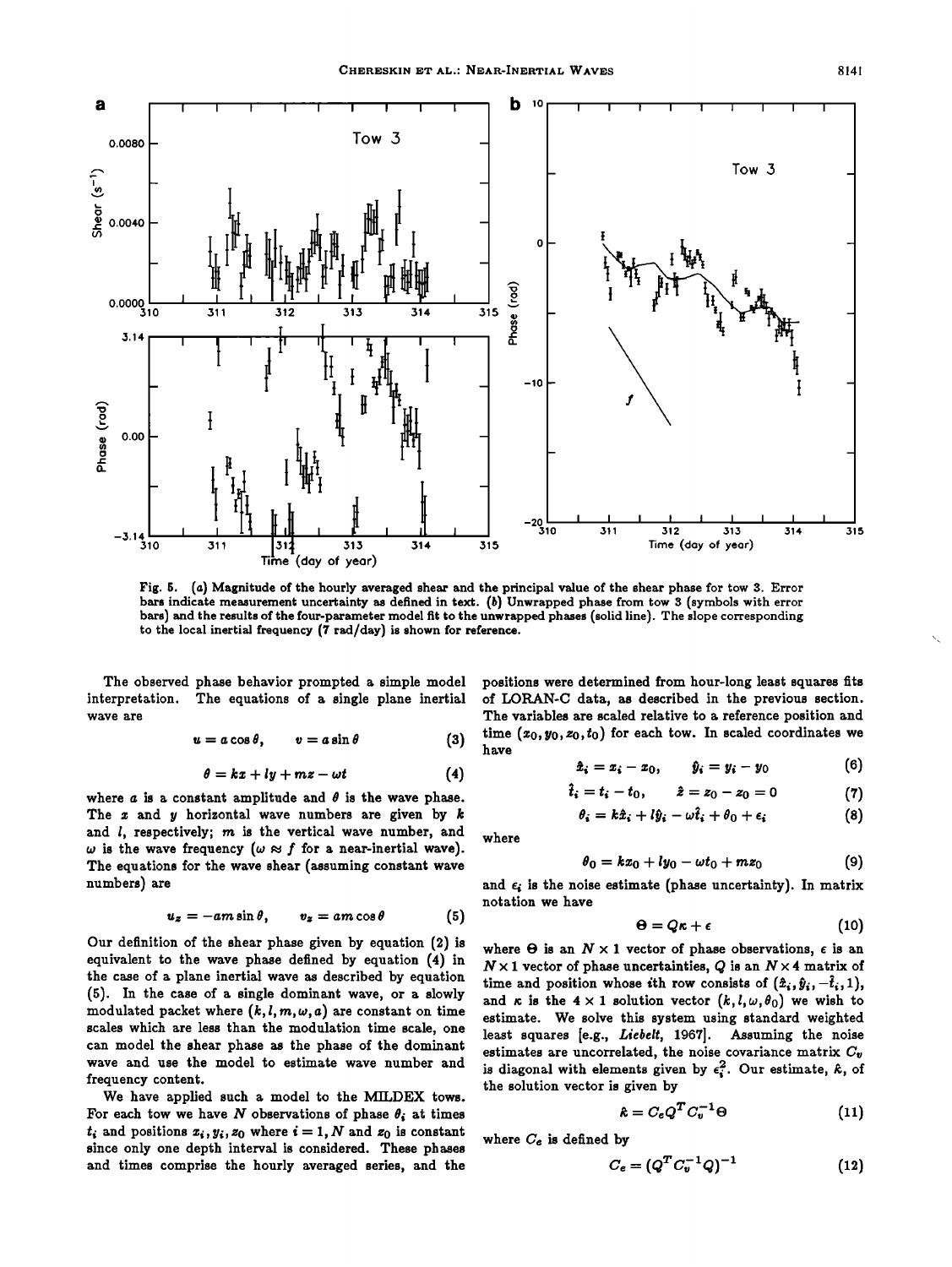

**Fig. 6. (a) Magnitude of the hourly averaged shear and the principal value of the shear phase for tow 4. Error bars indicate measurement uncertainty as defined in text. (b) Unwrapped phase from tow 4 (symbols with error bars) and the results of the four-parameter model fit to the unwrapped phases (solid line). The slope corresponding to the local inertial frequency (6.7 rad/day) is shown for reference.** 

The diagonal elements of  $C_e$  are the uncertainties in  $\hat{\kappa}$  the phase model. Table 1 contains the results from the <br>[Liebelt, 1967]. The method of solution assumes that frequency and frequency-wave number fits for eac **(Liebelt, 1967]. The method of solution assumes that frequency and frequency-wave number fits for each of**  the optimal estimate  $\hat{\kappa}$  of  $\kappa$  is the linear estimator that the tows, with uncertainties shown in parentheses. In minimizes the diagonal elements of  $C_e$ . addition, the sum of the squares of the residuals between

estimate the solution. Initially, a two-parameter fit of  $\omega$  and  $\theta_0$  was calculated, followed by the four-parameter fit and  $\theta_0$  was calculated, followed by the four-parameter fit additional variance (between 15% and 23%) accounted for<br>described above which included wave number estimation. by wave number dependence. The estimated horizon described above which included wave number estimation. by wave number dependence. The estimated horizontal This allowed us to determine how much additional variance scales are large, ranging from hundreds to thousands of **was accounted for by the inclusion of wave numbers in kilometers.** 

inimizes the diagonal elements of  $C_e$ .<br>For each of the four MILDEX tows, the above model model-predicted phase and observed phase is calculated For each of the four MILDEX tows, the above model model-predicted phase and observed phase is calculated of the phase was fit to the observations and used to to indicate the additional variance described by including to indicate the additional variance described by including wave numbers in the model. All the tows except tow 3 have scales are large, ranging from hundreds to thousands of

| Model Parameter Estimates<br>TABLE 1. |             |                                 |                  |               |              |  |
|---------------------------------------|-------------|---------------------------------|------------------|---------------|--------------|--|
|                                       | Tow 1       | Tow 2                           | Tow 3            | Tow 4         | Tows $1+2$   |  |
|                                       |             | <b>Frequency Solutions</b>      |                  |               |              |  |
| $\omega$ , rad/day                    | 9.3(0.1)    | 6.8(0.1)                        | 1.6(0.0)         | 8.3(0.2)      | 7.3(0.1)     |  |
| Sum of residuals                      |             |                                 |                  |               |              |  |
| squared, rad <sup>2</sup>             | 61          | 76                              | 137              | 22            | 218          |  |
|                                       |             | Frequency-Wave Number Solutions |                  |               |              |  |
| $\omega$ , rad/day                    | 9.0(0.1)    | 7.0(0.1)                        | 1.7(0.0)         | 8.2(0.2)      | 7.7(0.1)     |  |
| <i>k</i> , $10^{-3}$ rad/km           | 12.6(2.1)   | $-7.0(1.7)$                     | 8.2(0.9)         | $-18.6(13.2)$ | $-10.4(1.2)$ |  |
| <i>l</i> , $10^{-3}$ rad/km           | 0.8(1.7)    | 8.2(0.7)                        | $-14.5(1.7)$     | $-9.4(5.7)$   | 8.2(0.6)     |  |
| $L_z$ , km                            | 500(80)     | 900(220)                        | 760(80)          | 340(240)      | 600(70)      |  |
| $L_y$ , km                            | 8400(17850) | 770(70)                         | 430(50)          | 670(410)      | 770(60)      |  |
| Sum of residuals                      |             |                                 |                  |               |              |  |
| squared, rad <sup>2</sup>             | 50          | 58                              | 134              | 19            | 180          |  |
| Additional variance, %                | 19          | 23                              | $\boldsymbol{2}$ | 15            | 17           |  |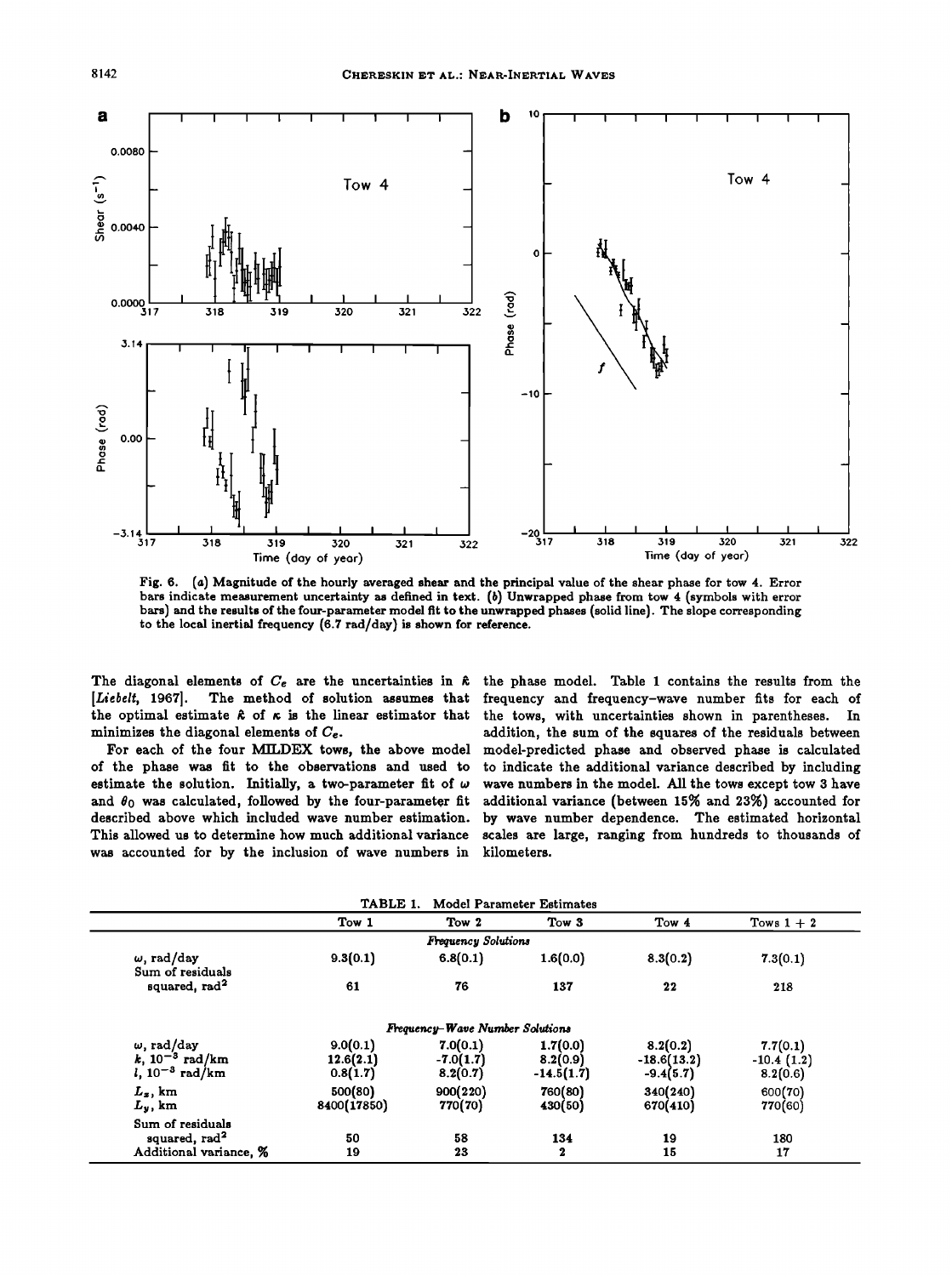

**Fig. 7. (a) Residuals between measured and modelled phase for tow 2. (b) Observed (crosses) and modelled (solid curve) wave number dependence for tow 2.** 

## **5. Discussion**

**Tows 1, 2, and 4 appear to be well modelled by the simple plane wave fit (Table 1). The unwrapped phases from these tows are dominated by a linear trend with**  time, corresponding to frequencies of 1.3f, f, and 1.2f respectively. The frequency-wave number fits explain The frequency-wave number fits explain **additional variance over the frequency-only fits, although the estimated wave numbers are small. Small wave numbers (large horizontal scales) are consistent with most of the variability being attributed to temporal changes. Estimates of the errors in frequency and wave number are also obtained from the model; they are given parenthetically in Table 1 and represent 1 standard deviation. The errors in wavelength are computed from the wave number uncertainties. Tows 1 and 2 occurred close together in time and location. Solutions were also calculated for the combined data from both. Since there is a 2.5-day gap between the two tows, an additional parameter is needed to allow a phase offset between them. By using all of the wave number estimates from tows 1 and 2 that have errors less than 30% to determine horizontal wavelength, we estimate a wavelength between 500 and 1000 km at a mean frequency of 1.1f.** 

Figure 7a shows the residuals between the observed and the model-predicted phases for tow 2,  $\theta_i - (k\hat{x}_i + l\hat{y}_i - j\hat{y}_i)$  $\omega t_i + \theta_0$ ). Figure 7b compares two quantities: (1) the modelled wave number dependence,  $k\hat{x}_i + l\hat{y}_i$ , and (2) the inferred wave number dependence,  $\theta_i - (-\omega t_i + \theta_0)$ , that **we attempt to model. Because most of the phase variation**  is modelled by the linear trend  $-\omega \hat{t}_i + \theta_0$ , the inferred **wave number dependence shown in Figure 7b is almost identical to the phase residuals shown in Figure 7a (plotted as crosses in both figures). The two quantities differ by the solid curve shown in Figure 7b. If white noise was the only unmodelled variance, one would expect the phase residuals to scatter about zero in Figure 7a. Instead, as anticipated, we see evidence for unmodelled high-frequency variability. The solid curve in Figure 7b shows the phase behavior attributed to wave number variation. This behavior can also be seen in Figure 4b as the deviation from a straight line fit; however, the linear trend is so dominant that it** 

**is difficult to isolate the wave number behavior. Once the linear trend is removed from the observed phase, we can see what structure remains in the phase and whether the modelled wave number dependence accounts for that structure. Figure 7b shows that there is clearly a modelled wave number trend although unmodelled variance is also present.** 

**Tow 3 is not well modelled by the simple plane wave fit. The linear trend with time estimated from the data is much lower frequency than inertial ( 0.24f ), and negligible additional variance is explained by including wave number dependence. A large low-pressure disturbance passed through the MILDEX site at the end of this tow. It would appear that the wave field immediately prior to the storm was not as simple as during the tow 1 and 2 periods. Although there is no single linear trend at near inertial frequency, there are several short periods where the phase trend is slightly higher than local f, suggestive of several wave packets.** 

**The horizontal resolution of the model and the phase unwrapper are limited by the grid spacing of the ob-**We are aliased to low frequency and long **wavelengths because we need to unwrap the phase; i.e.,**  the phases are uncertain to within multiples of  $2\pi$ , and **we choose the minimum phase change. This selects for lower frequencies (periods longer than 3 hours) and for longer wavelengths. The horizontal resolution was tested by manufacturing inertial frequency data on the space-time grids of the MILDEX tows with different horizontal wave numbers. The principal value of the generated phase was then analyzed by unwrapping the phase and fitting the model parameters. Wavelengths of 30 km are the minimum that can be detected for hourly averaged inertial frequency data. Although the data from all four tows have gaps due to system down time (no data) and to insufficient shear magnitude to calculate phase (low signal to noise), the tow 2 series was the most complete (least number of gaps). For this tow we computed a half hour series, which had 15 km as the minimum resolvable scale, and found the modelled phase to be virtually identical to Figure 4b.** 

**The model parameters which were fit do not include the amplitude or the vertical structure of the waves,**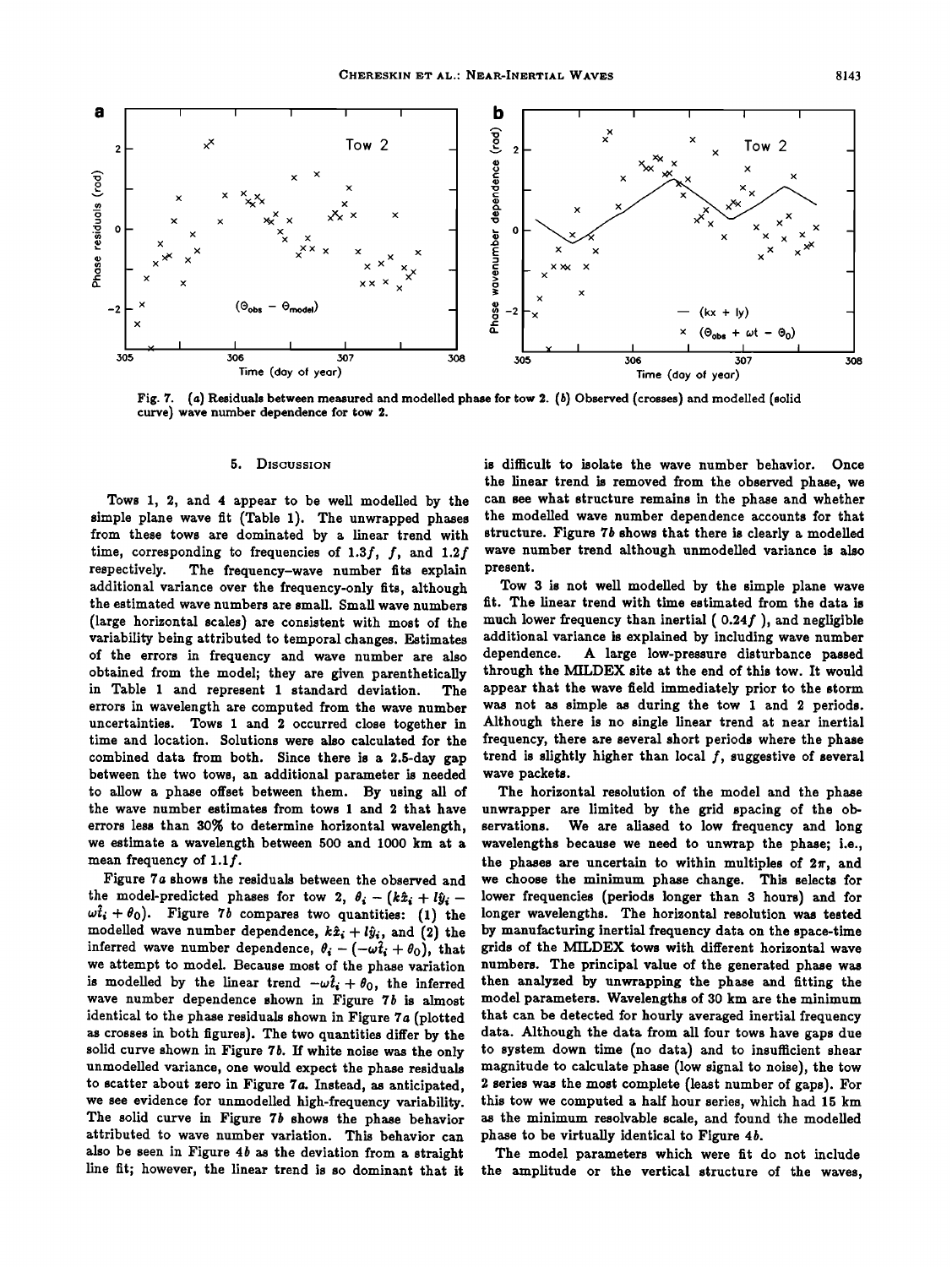|       | Mean | Standard<br>Deviation | Minimum | Maximum |
|-------|------|-----------------------|---------|---------|
| Tow 1 | 1.7  | 0.6                   | 0.6     | 3.1     |
| Tow 2 | 2.3  | 1.1                   | 0.8     | 5.8     |
| Tow 3 | 2.2  | 1.1                   | 0.8     | 5.0     |
| Tow 4 | 1.9  | 0.8                   | 0.7     | 3.8     |

**TABLE 2. Statistics of the Shear Magnitude** 

Values are in units of  $10^{-3}$  s<sup>-1</sup>.

**since only one depth interval was used. These quantities provide additional consistency checks on our use of such a simple plane wave model to estimate the horizontal wavelength. For a plane wave (or slowly modulated packet) the amplitude should be constant (or slowly varying), and the vertical structure must be consistent with the dispersion relation for linear internal waves.** 

**The shear magnitude shows considerable variability; however, the estimate of the uncertainty in the shear magnitude is large (Figures 3a, 4a, 5a, and 6a). The statistics of the shear magnitude for each tow are given in Table 2. The standard deviation is roughly one half of the series mean for each of the tows. The shear magnitude has**  a relatively small dynamic range, between 0 and  $6 \times 10^{-3}$  $s^{-1}$ , compared to high shear regions such as the equatorial undercurrent with maximum shears of  $30 \times 10^{-3}$  s<sup>-1</sup>. The **depth interval 22-70 m was chosen to maximize the shear signal by including the shear maximum at the base of the mixed layer. Even so, these shears are not large. The variation in shear magnitude indicates the presence of high-frequency shear components not included in the model.** 

**Although the vertical structure can not be resolved by these measurements, sonar measurements made from FLIP [Pinkel et al., 1987] at depths between 100 and 1000 m indicated a vertical wavelength of the order of 200 m at near-inertial frequencies. These sonar measurements found that near-inertial energy was 8 times less than previously observed in the MILDEX region [Pinkel et al., 1984]. In velocity the baroclinic tide, with vertical wavelengths of the order of 800 m, dominated the FLIP sonar measurements. However, there was almost no shear in these long vertical wavelength tidal motions; the shear spectra were dominated by near-inertial motions.** 

**Our near-surface observations indicated a zero crossing in velocity (maximum in shear) at the base of the mixed layer. A numerical model was solved for the near-surface structure using the observed buoyancy frequency profile and the estimated horizontal wavelength and frequency.**  The model [Levine, 1987] extends the Garrett and Munk **[1972, 1975] formulation for deep ocean internal waves into the near-surface region by including the surface boundary condition and the observed buoyancy profile. The main effect of the boundary is that the waves are locally standing in the vertical, resulting in high coherence and a**  180° phase shift in velocity across the mixed layer. The **vertical structure obtained from the numerical solution was consistent with that observed; i.e., a zero crossing at 50 m is consistent with the estimated horizontal wavelength and frequency.** 

### **SUMMARY**

**ADCP data collected during the M/LDEX experiment provide evidence of large horizontal wavelength motion at near-inertial frequency. Such large scales are expected due' to the large-scale atmospheric forcing of these waves but have seldom been observed. The observed frequencies were between f and 1.3f, and the horizontal wavelengths were between 500 and 1000 km. The horizontal wavelengths were determined by modelling the phase of the shear vector as the phase of a plane wave or slowly modulated packet. For three of the four large-scale tows, the phase variation was largely temporal, indicative of large-scale motion, although additional variance was accounted for by wave number dependence. The observed vertical stucture, a maximum in shear at the base of the mixed layer, was consistent with the frequency and horizontal wave number estimates. The shear magnitude indicated higher-frequency variation than would be expected for a slowly modulated packet. However, it is remarkable how much of the phase variation is explained by a clockwise turning with time at the local inertial frequency.** 

**Acknowledgments. We thank J. Paduan and C. Paulson for many helpful discussions and suggestions. R. Baumann provided the**  LORAN-C navigation. This research was supported by ONR **contracts N00014-84-C-0218 and N00014-87-K-0009. T. K. C. acknowledges support from NSF contract OCE-85-17376 while this paper was written.** 

#### **REFERENCES**

- **Baumann, R. J., L. M. deWitt, C. A. Paulson, J. D. Paduan, and J. V. Wagner, Towed thermistor chain observations during MILDEX, R•p. Re/. 85-Iœ, 135 pp., Coll. of Oceanogr., Oreg. State Univ., Corvallis, 1985.**
- **D'Asaro, E. A., Wind-forced internal waves in the North Pacific**  and Sargasso Sea, J. Phys. Oceanogr., 14, 781-794, 1984.
- **Garrett, C. J. R., and W. H. Munk, Space-time scales of internal**  waves, Geophys. Fluid Dyn., 2, 225-264, 1972.
- **Garrett, C. J. R., and W. H. Munk, Space-time scales of internal waves: A progress report, J. Ceophys. ties., 80, 291-297, 1975.**
- **Kosro, P.M., Shipboard acoustic current profiling during the Coastal Ocean Dynamics Experiment, Ph.D. thesis, \$I0 \$\$-\$, 119 pp., Scripps Inst. of Oceanogr., La Jolla, Calif., 1985.**
- **Kunze, E., and T. B. Sanford, Observations of near-inertial waves**  in a front, *J. Phys. Oceanogr.*, 14, 566-581, 1984.
- **Lagerloef, G. S. E., and R. D. Muench, Near-inertial current oscillations in the vicinity of the Bering Sea marginal ice zone, J. Ceophys. Res., /•œ, 11,789-11,802, 1987.**
- **Levine, M.D., The upper ocean internal wave field: Influence of**  the surface and mixed layer, J. Geophys. Res., 92, 5035-5044, **1987.**
- **Liebelt, P. B., An Introduction to Optimal Estimation, 273 pp., Addison-Wesley, Reading, Mass., 1967.**
- **Mied, R. P., C. Y. Shen, C. L. Trump, and (3. L. Lindemann, Internal-inertial waves in a Sargasso Sea front, J. Phys.**  Oceanogr., 16, 1751-1762, 1986.
- **Paduan, J. D., R. A. deSzoeke, and J. (3. Richman, Balances of heat and momentum at 33.5øN, 127øW in the upper ocean dur**ing the Mixed Layer Dynamics Experiment, J. Geophys. Res., **93, 8147-8160, 1988.**
- **Park, M. M., M.D. Brown, T. M. Dillon, P. A. Newberger and D.**  A. Caldwell, WAZP Observations during MILDEX October-November, Rep. Ref. 84-8, 250 pp., Coll. of Oceanogr., Oreg. **State Univ., Corvallis, 1984.**
- **Pinkel, R., Doppler sonar observations of internal waves: The**  wave number-frequency spectrum, J. Phys. Oceanogr., 14, 1249-**1270, 1984.**
- **Pinkel, R., A. Plueddemann, and R. Williams, Internal wave ob**servations from FLIP in MILDEX. J. Phys. Oceanogr., 17, 1737-**1757, 1987.**